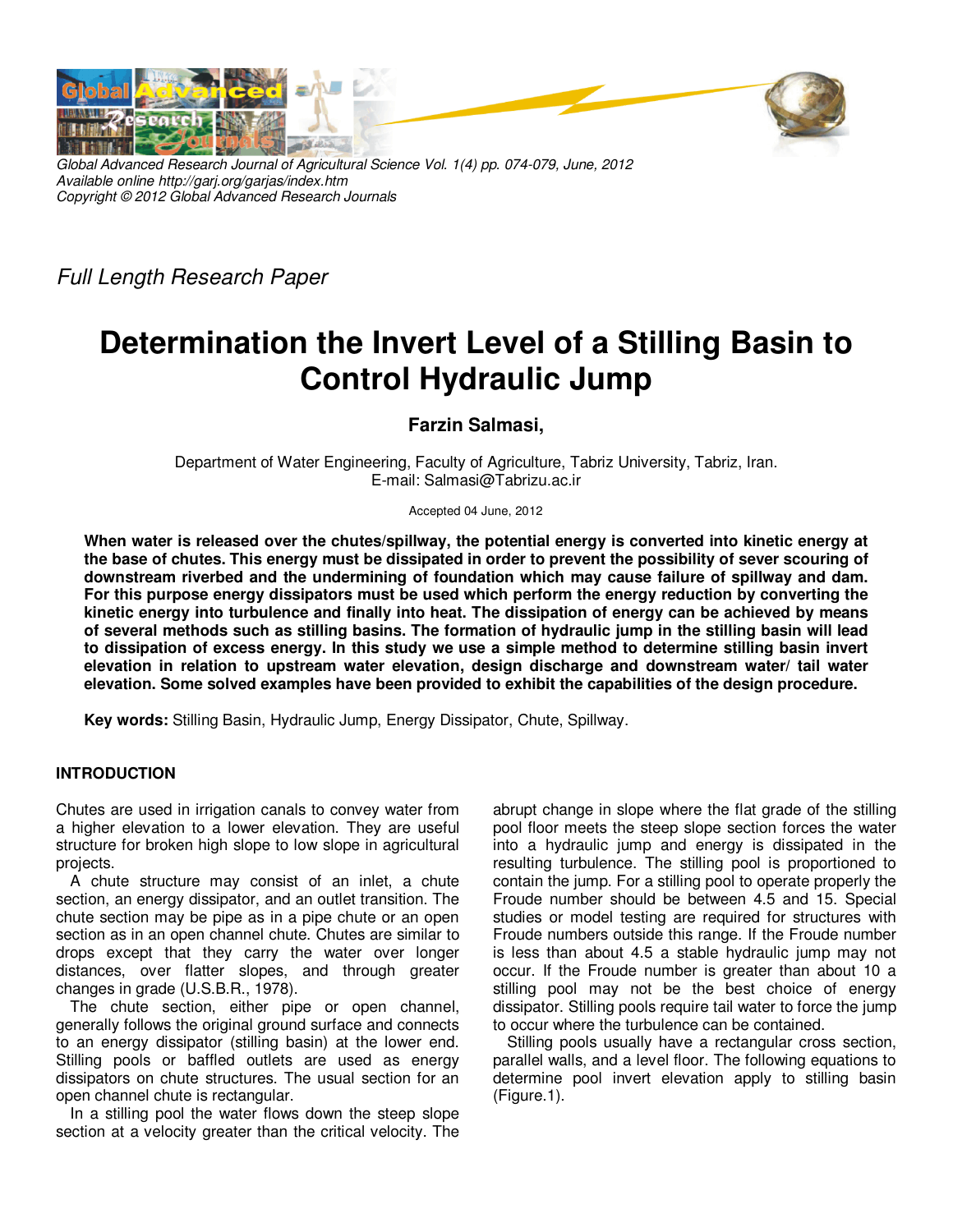

**Figure1.** Cross section of a chute with hydraulics parameters

$$
ElC_1 = ElC_2 + d_1 + h_{V1} = ElC_2 + d_1 + q^2 / (2gd_1^2)
$$
\n(1)

$$
d_2 / d_1 = 0.5 \left( \sqrt{1 + 8F_{r1}^2} - 1 \right) \tag{2}
$$

where,  $g$  is acceleration due to gravity,  $d_1$  and  $d_2$  are the depth of flow before and after of hydraulic jump respectively,  $EI C_1$  is energy level at upstream of chute,  $EI$  $C<sub>2</sub>$  is stilling basin invert elevation, q is flow rate per unit width (*q* = *Q*/*b*) where *Q* is total discharge, *b* is the chute width,  $F_{r1}$  is Froude number at section before hydraulic jump and defined as:  $F_{r1} = V_1 / \sqrt{gd_1}$  . The average flow velocity ( $V_1$ ) was calculated as  $V_1 = q/d_1$ .

Eq. 1 is energy equation between upstream of chute and downstream before hydraulic jump (in stilling basin) and Eq. 2 is a result of combination of momentum and continuity equations. Eq. 2 is name conjugate depth  $(d_1)$ and  $d_2$ ) relation in hydraulic jump. In Eqs. 1, 2 two unknown parameters  $d_1$  and El C<sub>2</sub> must be determine. Note that  $d_2$  is a known parameter from  $d_2$ = (energy level at downstream/tail water)-El  $C_2$ . So we must solve two non-linear Eqs. 1, 2 by trial and error to obtain two unknown  $d_1$  and El  $C_2$ .

In this study we present a simple method for determination of stilling basin invert elevation based on energy at upstream of chute, design discharge, and tail water elevation (from discharge-head curve/rating curve). A number of design examples are presented to demonstrate the application of the algorithm too.

#### **MATERIAL AND METHODS**

#### **Solution of system of non-linear equations**

Refering to a chute cross section in Figure. 1, we present an example to solve two non-linear Eqs. 1,2 by trial and error to obtain two unknown  $d_1$  and El C<sub>2</sub>.

#### **Example 1.**

The reservoir level upstream of a 165-m wide spillway for a flow of 1400  $\text{m}^3\text{/s}$  is at El. 100 m. The downstream river changes to water level for this flow is at El. 95.8 m. Determine the invert level of a stilling basin having the same width as the spillway so that a hydraulic jump is formed in the basin. Assume the losses in the spillway are negligible.

**Given:** 

 $Q = 1400 \text{ m}^3\text{/s}$ 

 $B = 165 m$ 

Upstream water level = El 100 m.

Downstream water level = El 95.8 m.

#### **Determine:**

Stilling basin invert elevation to form the jump? **Solution:** 

Let El  $C_2$  be the invert elevation of the stilling basin. Then, referring to Figure. 1,  $d_2 = 95.8-$  El C<sub>2</sub>. Since the losses on the spillway face are negligible, we have: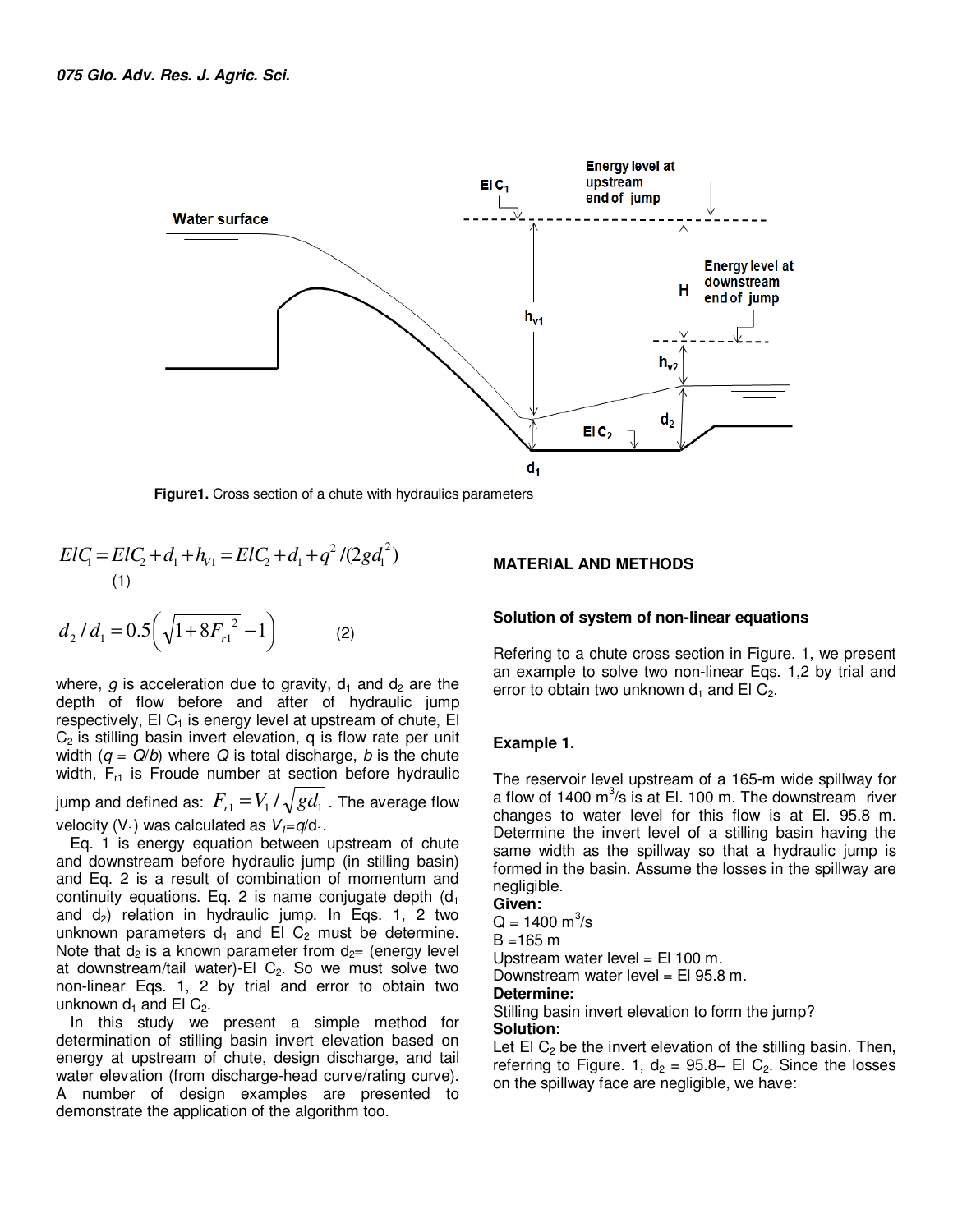| Row                 | $H/d_c$          | K                | $d_1/d_c$        | Row              | $H/d_c$           | K                  | $d_1/d_c$        |
|---------------------|------------------|------------------|------------------|------------------|-------------------|--------------------|------------------|
|                     | 0.05             | 1.7849           | 0.7382           |                  | 30                | 32.9243            | 0.1214           |
| 1                   |                  |                  | 0.6808           | 301<br>302       | 30.1              |                    | 0.1212           |
| $\overline{2}$      | 0.1<br>0.2       | 2.0669<br>2.4774 |                  | 303              | 30.2              | 33.0006            | 0.1211           |
| 3                   |                  |                  | 0.6146           |                  |                   | 33.0769            |                  |
| 4                   | 0.3              | 2.8052           | 0.5722           | 304              | 30.3              | 33.1531            | 0.1209           |
| 5                   | 0.4              | 3.0913           | 0.5408           | 305              | 30.4              | 33.2292            | 0.1207           |
| 6<br>$\overline{7}$ | 0.5              | 3.3511           | 0.5157           | 306              | 30.5              | 33.3053            | 0.1205           |
|                     | 0.6              | 3.5923           | 0.4949<br>0.4772 | 307              | 30.6<br>30.7      | 33.3813<br>33.4573 | 0.1203<br>0.1202 |
| $\overline{8}$      | 0.7              | 3.8194           |                  | 308              |                   |                    |                  |
| $\overline{9}$      | 0.8              | 4.0355           | 0.4617           | 309              | 30.8              | 33.5332            | 0.1200           |
| 10                  | 0.9              | 4.2425           | 0.4480           | $\overline{310}$ | 30.9              | 33.6090            | 0.1198           |
| $\overline{11}$     | 1                | 4.4419           | 0.4358           | 311              | $\overline{31}$   | 33.6848            | 0.1196           |
| $\overline{12}$     | 1.1              | 4.6348           | 0.4247           | 312              | 31.1              | 33.7605            | 0.1194           |
| $\overline{13}$     | 1.2              | 4.8221           | 0.4145           | 313              | $\overline{31.2}$ | 33.8361            | 0.1193           |
| 14                  | 1.3              | 5.0044           | 0.4053           | 314              | 31.3              | 33.9117            | 0.1191           |
| 15                  | 1.4              | 5.1824           | 0.3967           | 315              | 31.4              | 33.9872            | 0.1189           |
| 16                  | 1.5              | 5.3564           | 0.3887           | 316              | 31.5              | 34.0627            | 0.1188           |
| 17                  | 1.6              | 5.5268           | 0.3813           | 317              | 31.6              | 34.1381            | 0.1186           |
| $\overline{18}$     | 1.7              | 5.6939           | 0.3744           | 318              | 31.7              | 34.2134            | 0.1184           |
| 19                  | 1.8              | 5.8581           | 0.3679           | 319              | 31.8              | 34.2887            | 0.1182           |
| $\overline{20}$     | 1.9              | 6.0195           | 0.3617           | 320              | 31.9              | 34.3639            | 0.1181           |
| 21                  | $\overline{2}$   | 6.1784           | 0.3559           | 321              | $\overline{32}$   | 34.4391            | 0.1179           |
| $\overline{22}$     | 2.1              | 6.3350           | 0.3505           | 322              | 32.1              | 34.5142            | 0.1177           |
| $\overline{23}$     | $\overline{2.2}$ | 6.4893           | 0.3452           | 323              | 32.2              | 34.5892            | 0.1176           |
| 24                  | $\overline{2.3}$ | 6.6416           | 0.3403           | 324              | 32.3              | 34.6642            | 0.1174           |
| 25                  | 2.4              | 6.7919           | 0.3356           | 325              | 32.4              | 34.7391            | 0.1172           |
| 26                  | 2.5              | 6.9404           | 0.3311           | 326              | 32.5              | 34.8140            | 0.1171           |
| $\overline{27}$     | 2.6              | 7.0872           | 0.3268           | 327              | 32.6              | 34.8888            | 0.1169           |
| 28                  | 2.7              | 7.2324           | 0.3227           | 328              | 32.7              | 34.9636            | 0.1167           |
| $\overline{29}$     | $\overline{2.8}$ | 7.3760           | 0.3187           | 329              | 32.8              | 35.0382            | 0.1166           |
| 30                  | 2.9              | 7.5182           | 0.3149           | 330              | 32.9              | 35.1129            | 0.1164           |
| $\overline{31}$     | 3                | 7.6590           | 0.3113           | 331              | 33                | 35.1875            | 0.1162           |
|                     |                  |                  |                  |                  |                   |                    |                  |
|                     |                  |                  |                  |                  |                   |                    |                  |
|                     |                  |                  |                  |                  |                   |                    |                  |
| 291                 | 29               | 32.1574          | 0.1233           | 591              | 59                | 53.0925            | 0.0886           |
| 292                 | 29.1             | 32.2343          | 0.1231           | 592              | 59.1              | 53.1569            | 0.0886           |
| 293                 | 29.2             | 32.3113          | 0.1229           | 593              | 59.2              | 53.2212            | 0.0885           |
| 294                 | 29.3             | 32.3881          | 0.1227           | 594              | 59.3              | 53.2856            | 0.0884           |
| 295                 | 29.4             | 32.4649          | 0.1226           | 595              | 59.4              | 53.3499            | 0.0884           |
| 296                 | 29.5             | 32.5416          | 0.1224           | 596              | 59.5              | 53.4142            | 0.0883           |
| 297                 | 29.6             | 32.6183          | 0.1222           | 597              | $\overline{59.6}$ | 53.4784            | 0.0882           |
| 298                 | 29.7             | 32.6949          | 0.1220           | 598              | 59.7              | 53.5427            | 0.0881           |
| 299                 | 29.8             | 32.7714          |                  | 599              |                   |                    |                  |
|                     |                  |                  | 0.1218           |                  | 59.8              | 53.6069            | 0.0881           |
| 300                 | 29.9             | 32.8479          | 0.1216           | 600              | 59.9              | 53.6711            | 0.0880           |

**Table 1.** Results of solution non-dimensional Equation. 3 and 4.

$$
100 = ElC + d_1 + q^2/(2gd^2) \implies ElC = 100 - d_1 - 3.669d_1^2
$$

 $\left( g d_1^3 \right)$  $(1400/165)^2$ / $(9.81d_1^3)$ =7.338/ $d_1^3$ 3 1 2  $(1.400/165)^2$ 1 3 1  $^{2} - a^{2}$  $v_1 - v_1 \prime \gamma \delta u_1 \rightarrow r_{r1}$  $(1400/165)^2$  / $(9.81d_1^3)$  = 7.338/  $l \sqrt{gd_1} \Rightarrow F_{r1}^2 = q^2 l$  $F_{\text{rl}}^2 = (1400/165)^2 / (9.81d_1^3) = 7.338/d$  $F_{r1} = V_1 / \sqrt{gd_1} \Rightarrow F_{r1}^2 = q^2 / (gd)$ *r*  $r_1 - r_1 r \sqrt{8} u_1 \rightarrow r_r$  $=(1400/165)^{2}/(9.81d_1^{3})=$  $= V_1 / \sqrt{gd_1} \Rightarrow F_{r1}^2 =$ 

By calculating Froude number at section before hydraulic jump we have: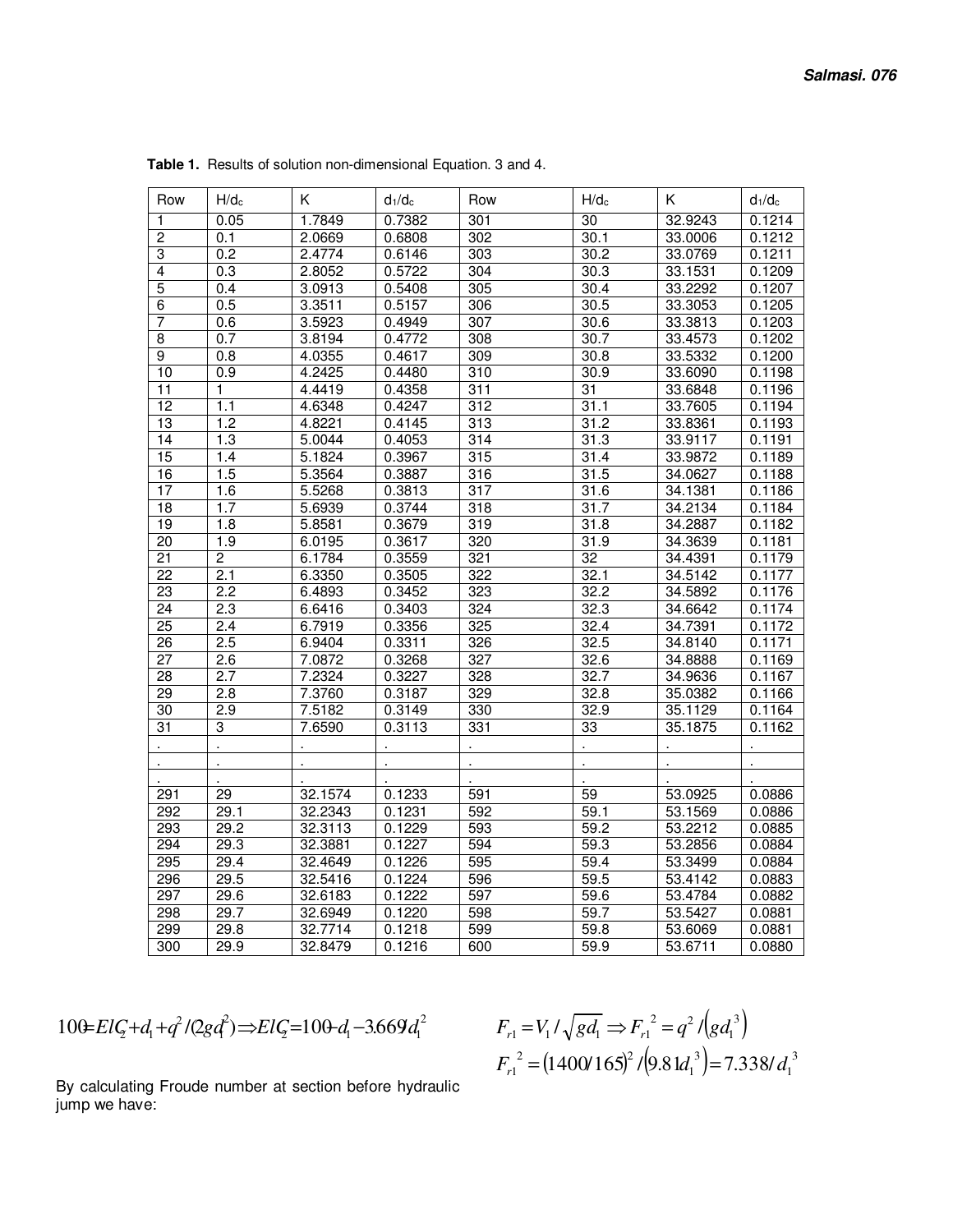|                   | TW  | Q               | b   | Уc    | V <sub>1</sub> | У2    | EI<br>C <sub>2</sub> |
|-------------------|-----|-----------------|-----|-------|----------------|-------|----------------------|
| $EI$ $C_1$<br>(m) | (m) | $(m^3\!/\rm s)$ | (m) | (m    | (m)            | (m)   | (m)                  |
| 100               | 95  | 1400            | 165 | 1.943 | 0.645          | 4.457 | 90.543               |
| 99.5              | 95  | 1400            | 65  | 1.943 | 0.669          | 4.360 | 90.640               |
| 99                | 95  | 1400            | 165 | 1.943 | 0.697          | 4.254 | 90.746               |
| 98.5              | 95  | 1400            | 165 | 1.943 | 0.729          | 4.138 | 90.862               |
| 98                | 95  | 1400            | 165 | 1.943 | 0.767          | 4.009 | 90.991               |
| 97.5              | 95  | 1400            | 165 | 1.943 | 0.813          | 3.861 | 91.139               |
| 97                | 95  | 1400            | 165 | 1.943 | 0.873          | 3.687 | 91.313               |
| 96.5              | 95  | 1400            | 165 | 1.943 | 0.956          | 3.469 | 91.531               |
| 96                | 95  | 1400            | 165 | 1.943 | 1.095          | 3.154 | 91.846               |

**Table 2.** Design stilling basin invert elevation with different hydraulic parameter

\*TW is tail water elevation or energy at downstream of canal.

Substituting expressions for  $F_{r1}$  and  $d_2 = 95.8-$  El C<sub>2</sub> into Eq.2, we will have:

$$
\frac{95.8 - ElC_2}{d_1} = \frac{1}{2} \left( \sqrt{1 + 8 \times \frac{7.338}{d_1^3}} - 1 \right)
$$
  

$$
\frac{95.8 - 100 + d_1 + 3.669/d_1^2}{d_1} = \frac{1}{2} \left( \sqrt{1 + \frac{58.704}{d_1^3}} - 1 \right)
$$

Finally  $d_1 = 0.69$  *m* by trial and error and then,  $d_2 = 4.30$  *m*. So stilling basin invert elevation is calculated from: *El C2=95.8-4.30=91.50m.*

#### **a) Introducing non-dimension parameters**

Using Equation 1 and 2, we can demonstrate the following two non-dimensional equations (U.S.B.R., 1978):

$$
\frac{d_1}{d_c} = \sqrt[3]{\frac{2}{K(K+1)}}\tag{3}
$$
\n
$$
\frac{H}{d_c} = \frac{(K-1)^3}{4K} \sqrt[3]{\frac{2}{K(K+1)}}\tag{4}
$$
\n
$$
d_c = \sqrt[3]{\frac{q^2}{g}}\tag{5}
$$
\n
$$
K = \frac{d_2}{d_1}
$$

In Eqs. 3 and 4, H is energy loss in hydraulic jump and  $d_c$ is critical depth.

With assuming different values for  $H/d_c$  from 0.05 to 60 with increment step equal 0.1, and using Excel Solver, we calculated Eqs. 3 and 4 for  $d_1/d_c$  and K. Results of these calculations are presented in Table 1.

The Microsoft Office Excel Solver tool uses the Generalized Reduced Gradient (GRG2) nonlinear optimization code (Microsoft Office Excel, 2007). Solver is part of a suite of commands sometimes called tools. With Solver, you can find an optimal value for a formula in one cell-called the target cell-on a worksheet. Solver works with a group of cells that are related, either directly or indirectly, to the formula in the target cell. Solver adjusts the values in the changing cells that you specify-called the adjustable cells-to produce the result that you specify from the target cell formula. You can apply constrained to restrict the values that Solver can use in the model, and the constraints can refer to other cells that affect the target cell formula.

Now we solve example 1 with this method.

$$
d_c = \sqrt[3]{\frac{q^2}{g}} = \sqrt[3]{\frac{(1400/165)^2}{9.81}} = 1.943 \text{ m}
$$

$$
\frac{H}{d_c} = \frac{100 - 95.5}{1.943} = 2.161
$$

Then from table 1, for  $H/d_c=2.2$ , we find:

$$
\frac{d_1}{d_c} = 0.3452 \Rightarrow d_1 = 0.67 \ m
$$

$$
K = \frac{d_2}{d_1} = 6.4893 \Rightarrow d_2 = 4.35 \ m
$$

Finally we calculate stilling basin invert elevation: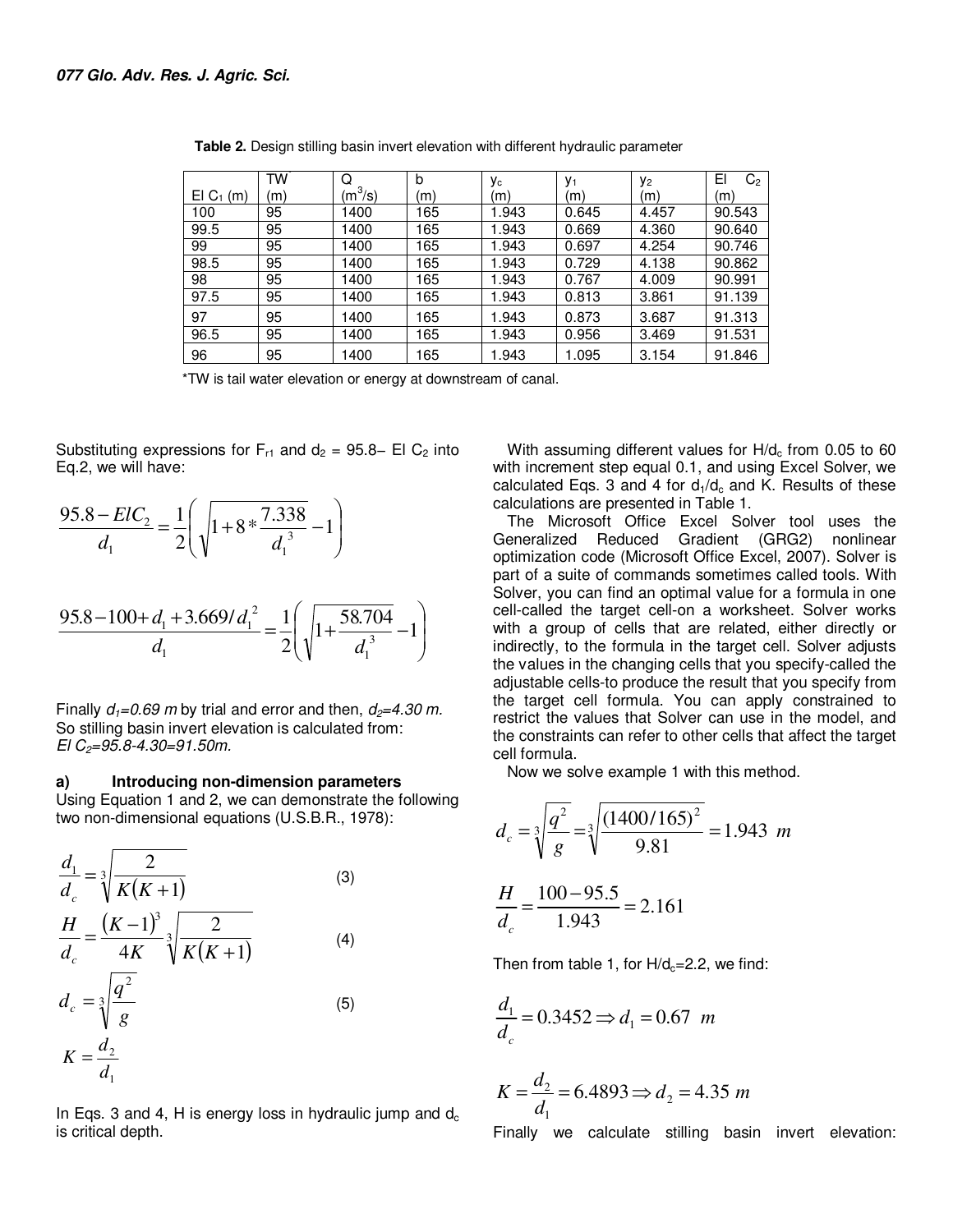

**Figure3.** Variation of  $d_1/d_c$  against  $d_2/d_1$ 

*El C2=95.8-4.35=91.45m.* If we find from table 1,  $H/d_c = 2.161$  by interpolation, then  $EI C_2$  will be exactly the same as in previous example; *El C2=95.8-4.30=91.50 m.* 

#### **b) Regression equations**

From introduced data in table 1, we applied regression analysis to find correlation between  $H/d_c$  and  $d_1/d_c$  and also between  $d_1/d_c$  and  $d_2/d_1$  in another hand. These correlations are shown in Figure. 2 and 3. By selecting different regression equations in Excel software, the following equations were obtained:

$$
\frac{d_1}{d_c} = 0.460 \left(\frac{H}{d_c}\right)^{-0.39}, R^2 = 0.982 \quad (6)
$$

$$
\frac{d_2}{d_1} = 1.250 \left(\frac{d_1}{d_c}\right)^{-1.55}, R^2 = 0.999 \qquad (7)
$$

To calculate stilling basin invert elevation using Eqs. (6) and (7), we will have :